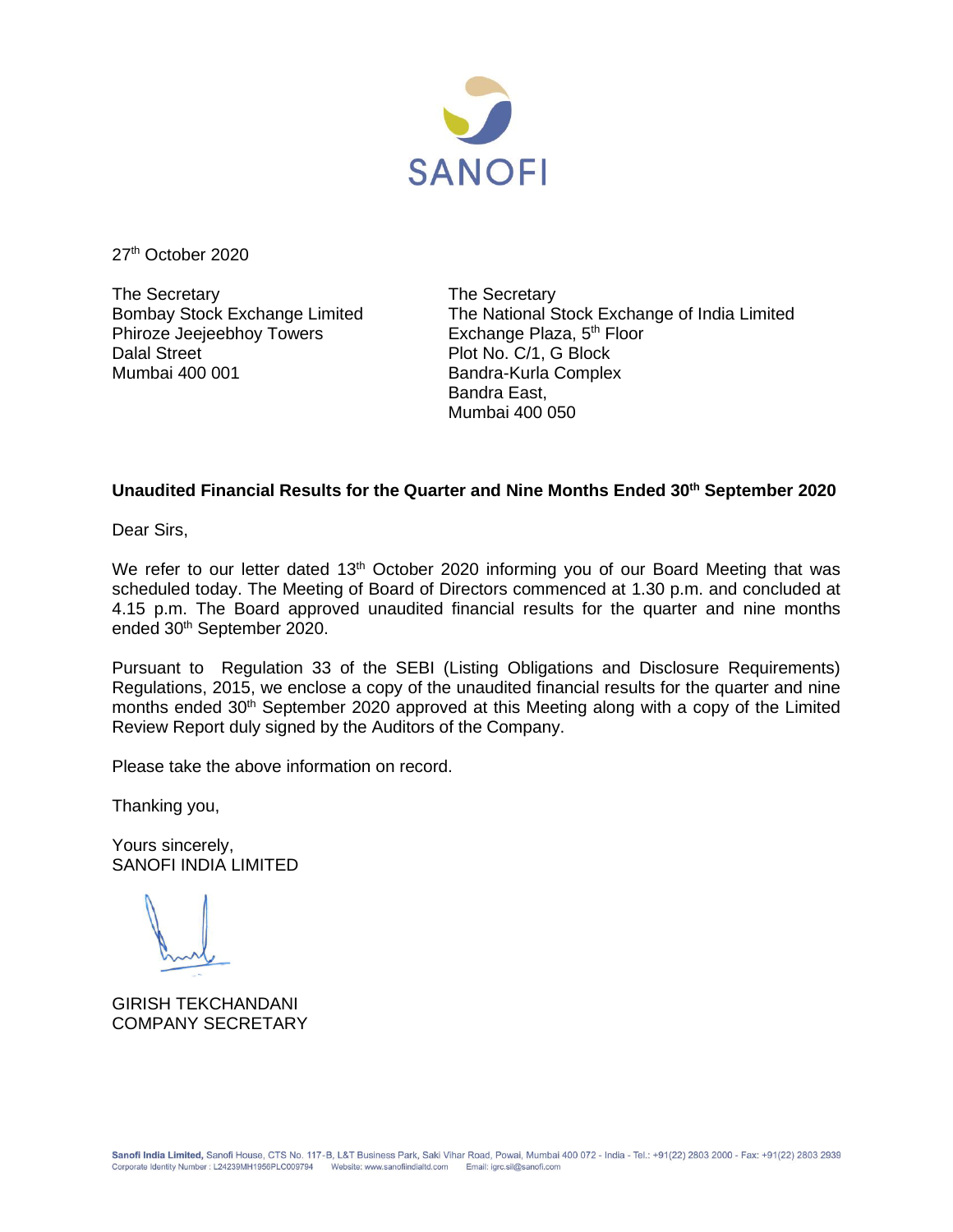# Price Waterhouse & Co Chartered Accountants LLP

To The Board of Directors Sanofi India Limited Sanofi House, CTS No. 117-B, L&T Business Park, Saki Vihar Road, Powai, Mumbai – 400 072

- 1. We have reviewed the unaudited financial results of Sanofi India Limited (the "Company") for the quarter ended September 30, 2020 and the year to date results for the period January 1, 2020 to September 30, 2020 which are included in the accompanying Statement of Unaudited Financial Results for the quarter and nine months ended September 30, 2020 (the "Statement"). The Statement has been prepared by the Company pursuant to Regulation 33 of the SEBI (Listing Obligations and Disclosure Requirements) Regulations, 2015, as amended (the "Listing Regulations, 2015"), which has been digitally signed by us for identification purposes. The Statement is the responsibility of the Company's management and has been approved by the Board of Directors. Our responsibility is to issue a report on the Statement based on our review.
- 2. We conducted our review in accordance with the Standard on Review Engagement (SRE) 2410, "Review of Interim Financial Information Performed by the Independent Auditor of the Entity" issued by the Institute of Chartered Accountants of India. This Standard requires that we plan and perform the review to obtain moderate assurance as to whether the Statement is free of material misstatement.
- 3. A review is limited primarily to inquiries of company personnel and analytical procedures applied to financial data and thus provides less assurance than an audit. We have not performed an audit and accordingly, we do not express an audit opinion.
- 4. Based on our review conducted as above, nothing has come to our attention that causes us to believe that the Statement has not been prepared in all material respects in accordance with the applicable Accounting Standards prescribed under Section 133 of the Companies Act, 2013 and other recognised accounting practices and policies and has not disclosed the information required to be disclosed in terms of Regulation 33 of the Listing Regulations, 2015 including the manner in which it is to be disclosed, or that it contains any material misstatement.
- 5. We draw your attention to Note 5 to the Statement of Unaudited Financial Results for the quarter and nine months ended September 30, 2020 which describes the uncertain economic environment and management's assessment of the financial impact due to the Covid-19 situation, for which a definitive assessment of the impact on the subsequent periods is highly dependent upon circumstances as they evolve. Our conclusion is not modified in respect of this matter.

For Price Waterhouse & Co Chartered Accountants LLP Firm Registration Number: 304026E/E-300009

ASHA RAMANATHAN Date: 2020.10.27 15:50:10

Digitally signed by ASHA RAMANATHAN

 Asha Ramanathan Partner Place: Mumbai Membership Number: 202660 Date: October 27, 2020 UDIN: 20202660AAAADI7899

*Price Waterhouse & Co Chartered Accountants LLP, Nesco IT Building III, 8th Floor, Nesco IT Park Nesco Complex, Gate No. 3 Western Express Highway, Goregaon East, Mumbai — 400 063* 

*T: +91(22) 61198000, F: +91 (22) 61198799* 

Registered office and Head office: Plot No. Y-14, Block EP, Sector V, Salt Lake Electronic Complex, Bidhan Nagar, Kolkata 700 091

Price Waterhouse & Co. (a Partnership Firm) converted into Price Waterhouse & Co Chartered Accountants LLP (a Limited Liability Partnership with LLP identity no: LLPIN AAC-4362) with effect from July 7, 2014. Post its conversion to Price Waterhouse & Co Chartered Accountants LLP, its ICAI registration number is 304026E/E-300009 (ICAI registration number before conversion was 304026E)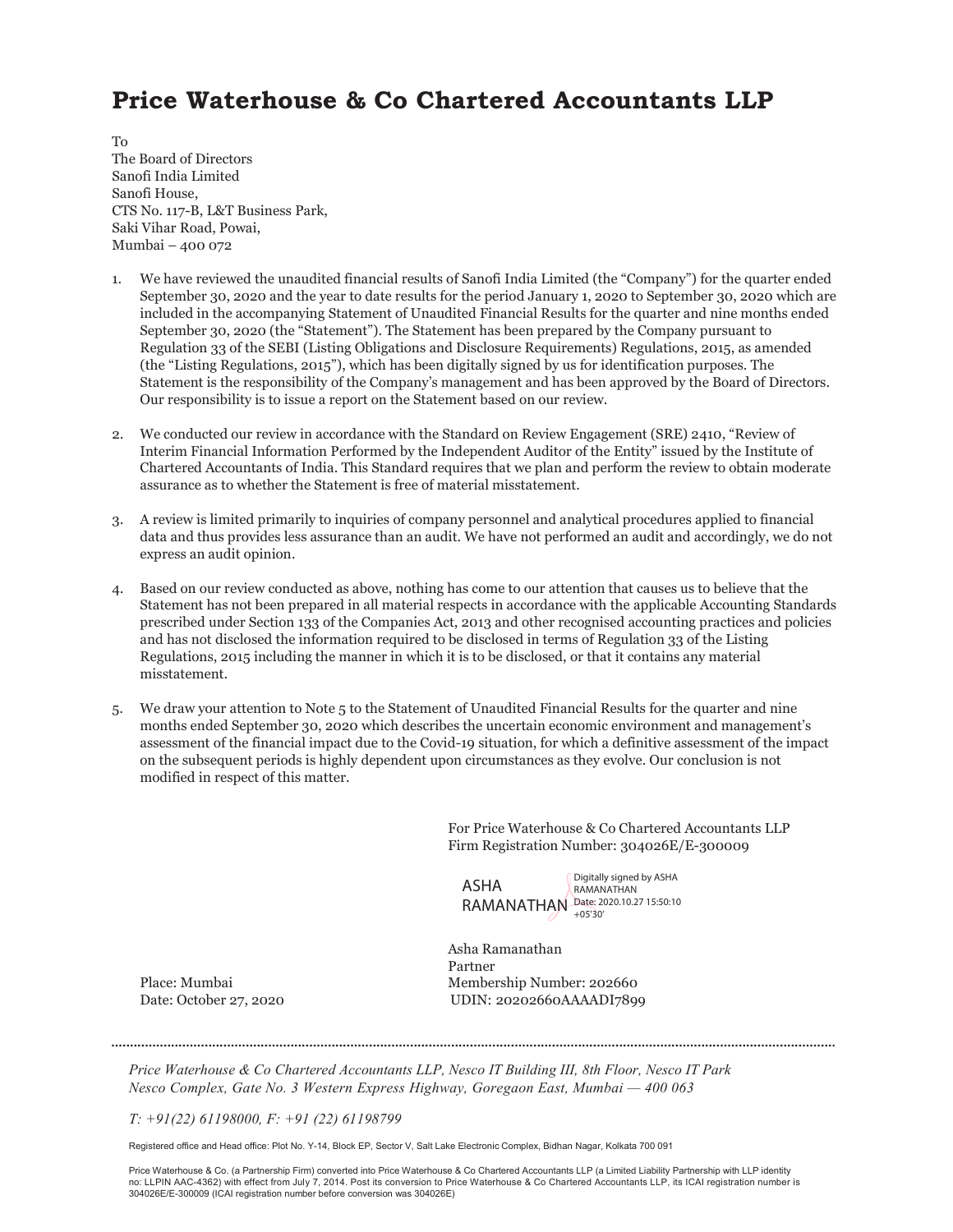### SANOFI INDIA LIMITED

Registered Office : Sanofi House,C.T.S No - 117-B, L & T Business Park, Saki Vihar Road, Powai, Mumbai 400 072. Corporate Identity Number: L24239MH1956PLC009794 Tel no: (91-22) 28032000 Fax No: (91-22) 28032846 Website: www.sanofiindialtd.com

#### STATEMENT OF UNAUDITED FINANCIAL RESULTS FOR THE QUARTER AND NINE MONTHS ENDED SEPTEMBER 30, 2020

| ₹ in Million                                                                                                                                                                                                                                                                                   |                                                       |                                                 |                                                |                                                          |                                                          |                                                    |
|------------------------------------------------------------------------------------------------------------------------------------------------------------------------------------------------------------------------------------------------------------------------------------------------|-------------------------------------------------------|-------------------------------------------------|------------------------------------------------|----------------------------------------------------------|----------------------------------------------------------|----------------------------------------------------|
| <b>Particulars</b>                                                                                                                                                                                                                                                                             | Quarter<br>ended<br>30.09.2020<br>(Unaudited)         | Quarter<br>ended<br>30.06.2020<br>(Unaudited)   | Quarter<br>ended<br>30.09.2019<br>(Unaudited)  | <b>Nine Months</b><br>ended<br>30.09.2020<br>(Unaudited) | <b>Nine Months</b><br>ended<br>30.09.2019<br>(Unaudited) | Year<br>ended<br>31.12.2019<br>(Audited)           |
| 1. Revenue from Operations                                                                                                                                                                                                                                                                     | 6,866                                                 | 7,105                                           | 7,791                                          | 21,816                                                   | 22,443                                                   | 30,706                                             |
| 2. Other Income                                                                                                                                                                                                                                                                                | 149                                                   | 292                                             | 229                                            | 736                                                      | 693                                                      | 941                                                |
| $3.$ Total Income $(1+2)$                                                                                                                                                                                                                                                                      | 7,015                                                 | 7,397                                           | 8,020                                          | 22,552                                                   | 23,136                                                   | 31,647                                             |
| 4. Expenses<br>(a) Cost of Materials Consumed<br>(b) Purchases of stock in trade<br>(c) Changes in inventories of finished goods, stock in trade and work in progress<br>(d) Employee benefits expense<br>(e) Finance costs<br>(f) Depreciation and amortisation expense<br>(g) Other expenses | 1,352<br>1,592<br>(135)<br>1,096<br>4<br>206<br>1,039 | 657<br>1,659<br>849<br>1,237<br>5<br>205<br>931 | 2,088<br>1,051<br>241<br>1,170<br>263<br>1,486 | 4,431<br>4,438<br>507<br>3,536<br>14<br>618<br>3,443     | 6,335<br>3,588<br>(52)<br>3,347<br>784<br>4,354          | 8,636<br>4,815<br>23<br>4,497<br>3<br>999<br>6,082 |
| <b>Total Expenses</b>                                                                                                                                                                                                                                                                          | 5,154                                                 | 5,543                                           | 6,299                                          | 16,987                                                   | 18,356                                                   | 25,055                                             |
| 5. Profit before exceptional item and tax (3-4)                                                                                                                                                                                                                                                | 1,861                                                 | 1,854                                           | 1,721                                          | 5,565                                                    | 4,780                                                    | 6,592                                              |
| 6. Exceptional item (Refer note 4)                                                                                                                                                                                                                                                             | (2)                                                   | 11                                              | (394)                                          | (495)                                                    | (394)                                                    | (593)                                              |
| 7. Profit before tax (5-6)                                                                                                                                                                                                                                                                     | 1,859                                                 | 1,865                                           | 1,327                                          | 5,070                                                    | 4,386                                                    | 5,999                                              |
| 8. Tax expense<br>Current Tax<br>Deferred Tax                                                                                                                                                                                                                                                  | 536<br>(6)                                            | 572<br>(70)                                     | 332<br>(271)                                   | 1,643<br>(119)                                           | 1,552<br>(335)                                           | 2,276<br>(419)                                     |
| 9. Profit for the period (7-8)                                                                                                                                                                                                                                                                 | 1,329                                                 | 1,363                                           | 1,266                                          | 3,546                                                    | 3,169                                                    | 4,142                                              |
| 10. Other comprehensive income (OCI) (Net of Tax)                                                                                                                                                                                                                                              |                                                       | $\overline{a}$                                  | ÷,                                             | (37)                                                     |                                                          | (165)                                              |
| 11. Total comprehensive income for the period $(9+10)$                                                                                                                                                                                                                                         | 1,329                                                 | 1,363                                           | 1,266                                          | 3,509                                                    | 3,169                                                    | 3,977                                              |
| 12. Paid-up equity share capital (Face Value of ₹ 10 per share)                                                                                                                                                                                                                                | 230                                                   | 230                                             | 230                                            | 230                                                      | 230                                                      | 230                                                |
| 13. Other equity                                                                                                                                                                                                                                                                               |                                                       |                                                 |                                                |                                                          |                                                          | 24,193                                             |
| 14. Basic and diluted earnings per share (not annualised)                                                                                                                                                                                                                                      | 57.71                                                 | 59.18                                           | 54.96                                          | 153.97                                                   | 137.59                                                   | 179.85                                             |

RAJARAM NARAYA NAN Digitally signed by RAJARAM NARAYANAN Date: 2020.10.27 15:15:21 +05'30'



The statutory auditors have digitally signed this statement for identification purposes only and this Statement should be read in conjunction with the review report dated October 27, 2020